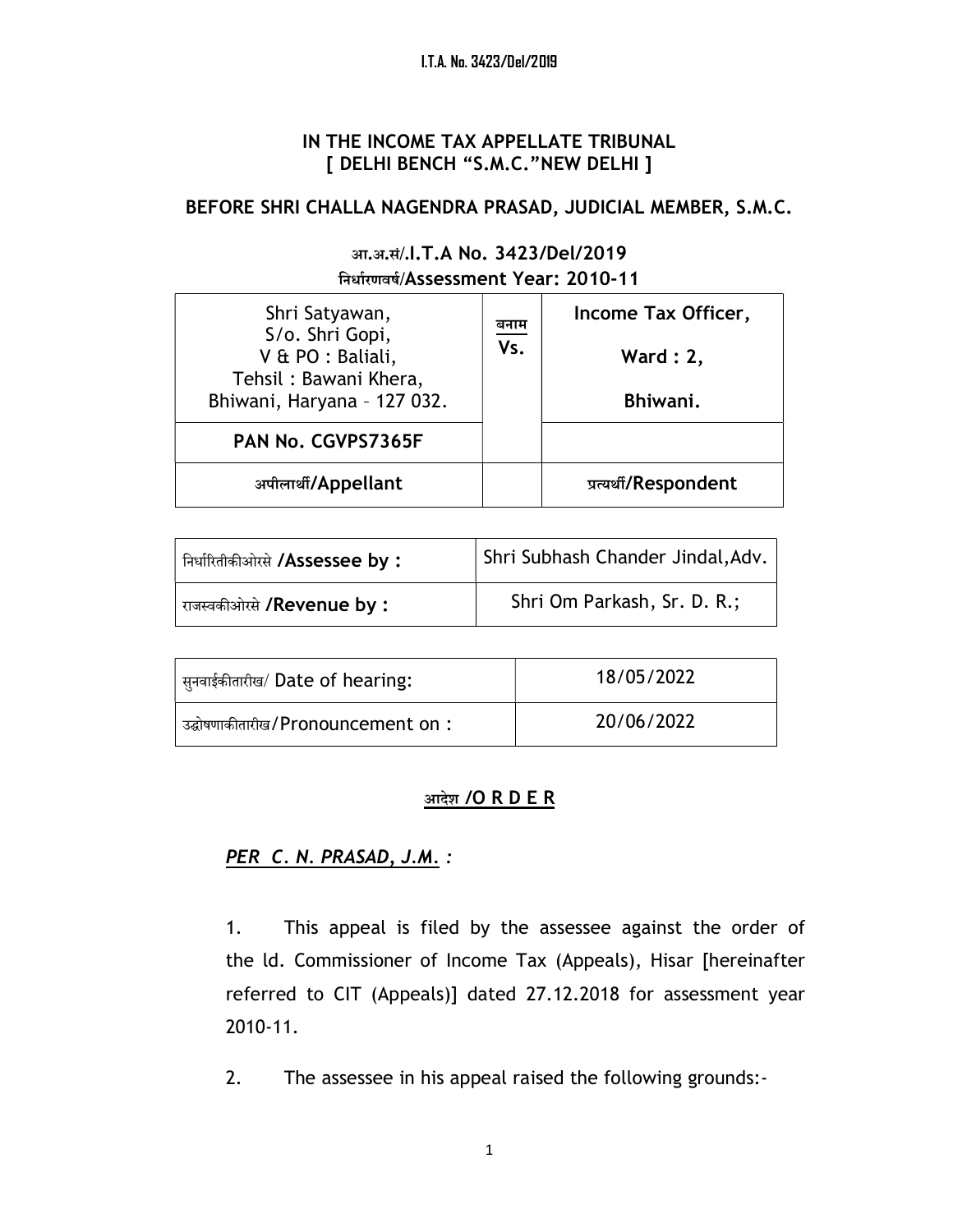"1. That the ld. CIT (Appeals) has erred in law and on facts in sustaining the ad hoc addition of Rs.886503.00 on the ground of disallowance 25 percent of all the expenses including license fee paid to the Excise and Taxation Department, Haryana, ignoring and without considering the vital evidence i.e. the certificate of Excise and Taxation Department regarding license fee paid.

2. That the ld. CIT (Appeals) has erred in law and on facts in confirming the addition of Rs.385000.00 of opening capital as at the opening of 01.04.2009, closing balance of capital pertaining to financial year 2008-09 which is not relevant to the year in which the addition is made. The CIT (A) has erred in the facts in observing the last year accounts were not audited, it is because no business was done in the last year. Therefore, the addition made is illegal and liable to be deleted.

3. That the ld. CIT (Appeals) has erred in law and facts of the case in confirming the addition of license fee of Rs.326000.00 relevant to the financial year 2009-10 which was paid on 23.03.2009 amounting to Rs.163000.00 and on 30.03.2009 amounting to Rs.163000.00 to the Department and debited in current year, ignoring the document produced. Therefore, the unjustified addition is liable to be deleted.

4. That the ld. CIT (Appeals) has gone wrong in not cancelling the assessment when there was no addition on the ground on which the reassessment proceeding was initiated. The CIT (Appeals) should have cancelled the assessment order on this ground alone. Therefore, the addition is illegal and liable to be deleted. "

3. The ld. Counsel for the assessee, at the outset, referring to grounds of appeal No. 4 submits that assessee is challenging the very validity of assessment made by the Assessing Officer as the assessment was reopened for escapement of income on account of cash deposits made into bank account of State Bank of India by the assessee and whereas while completing the assessment the Assessing Officer made various disallowances of expenses other than the reason for which the assessment was reopened. The ld.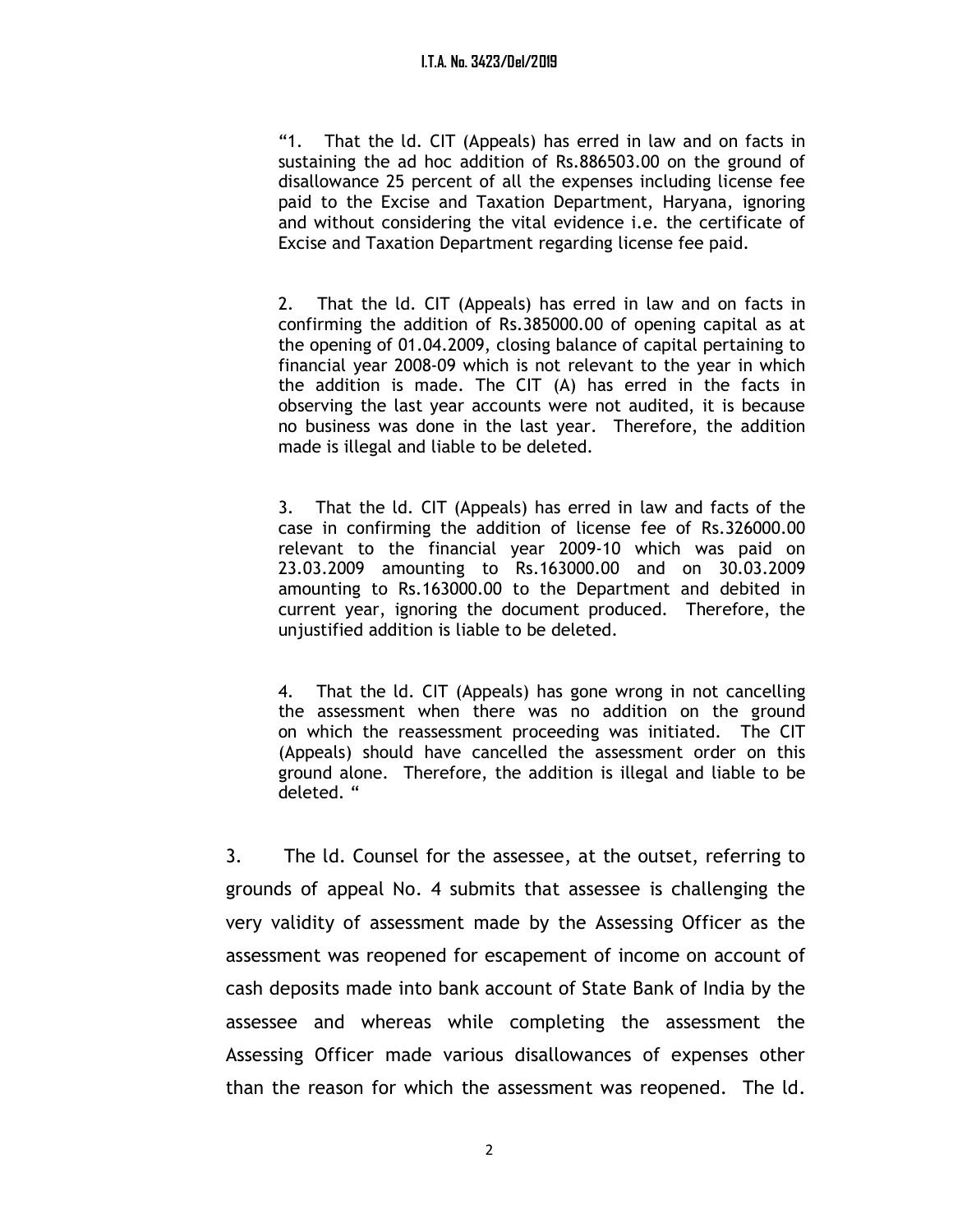Counsel for the assessee submits that the assessment was reopened for verification of financial transactions that the assessee has made cash deposits into bank account and whereas while completing the assessment no such addition was made. The ld. Counsel placing reliance on the decision of the Hon'ble Delhi High Court in the case of Ranbaxy Laboratories Limited Vs. CIT (ITA. No. 148/2008) dated 3<sup>rd</sup> June, 2011 submits that if no addition is made for which the assessment was reopened other additions made other than the addition for which the reopening was made will not survive.

4. The ld. DR supported the orders of the authorities below.

5. Heard rival contentions perused the orders of the authorities below and the decisions relied upon. In the assessment order the Assessing Officer recorded the reasons for reopening of assessment as under:-

"As per information available on AST system, the assessee during the F. Y. 2009-10 has made cash deposits of Rs. 6868705/- in his bank a/c No. 30726919969 maintained with State Bank of India, Hansi.

As per office record, the assessee has not filed his return of income for the F.Y. 2009-10 relevant to A.Y. 2010-11. A verification letter was issued on 17.03.2017, but no response has so far been received in this regard. Therefore, the sources of cash deposits of Rs.6868705/- remained unexplained. Hence, income of Rs.6868705/- remained undisclosed and has escaped assessment.

i have, therefore, reasons to believe that the income of Rs.6868705/- has escaped assessment for the assessment year 2010-11 and also any other income chargeable to tax which has escaped assessment within the meaning of section 147 of the income tax Act, 1961."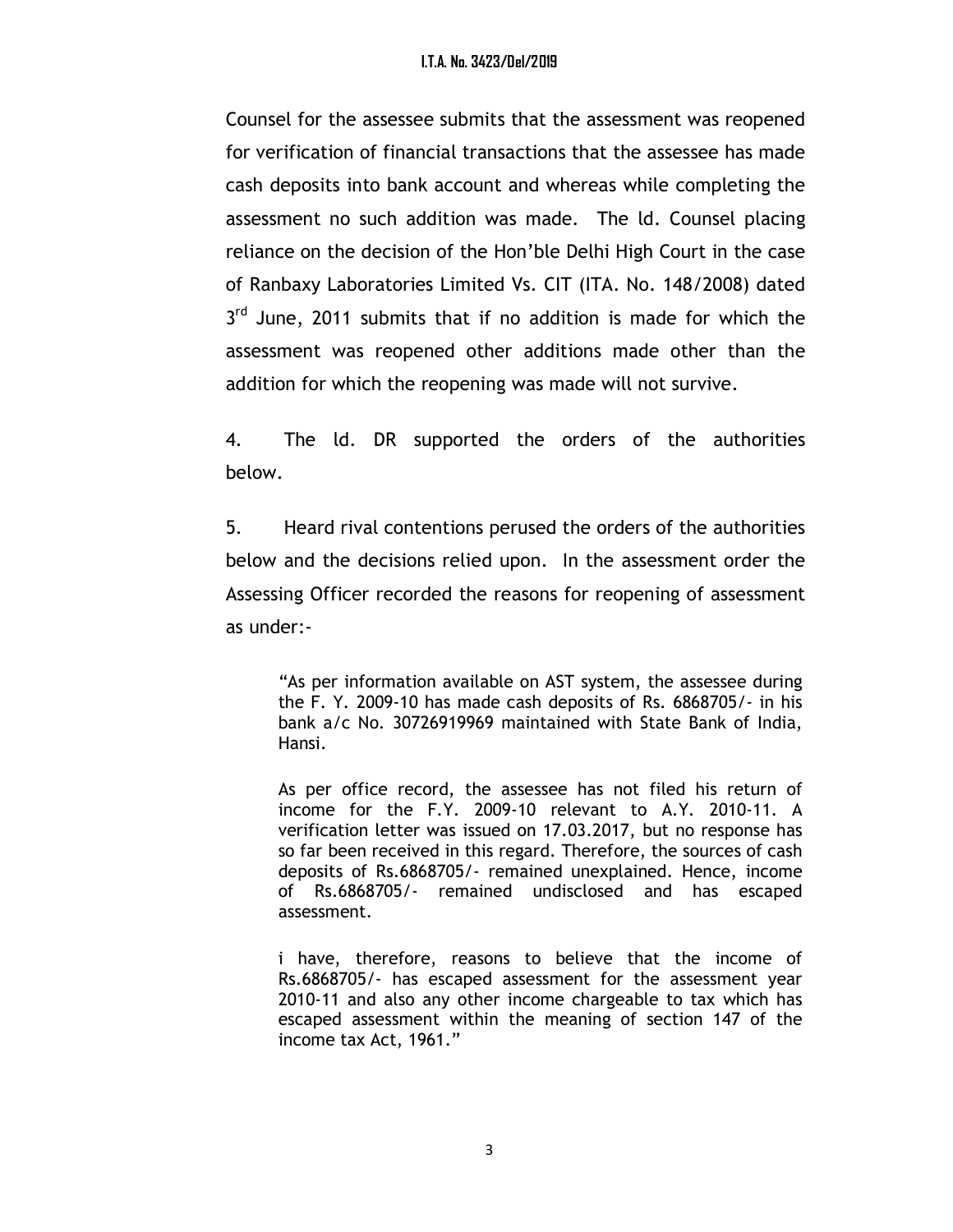#### I.T.A. No. 3423/Del/2019

6. A plain reading of the reasons recorded the Assessing Officer has reason to believe that the income of the assessee has escaped assessment in respect of cash deposits of Rs.68,68,705/ as they were remained unexplained. However, while completing the assessment the Assessing Officer disallowed 25% of purchases for want of bills and vouchers. The Assessing Officer also disallowed opening capital shown by the assessee in his capital account as no explanation was offered by the assessee. There is one more addition which was made by the assessee is in respect of license fee paid by the assessee for want of supporting documents. Other than these three additions there is no other addition or disallowance made by the Assessing Officer, which relates to cash deposits by the assessee made into his bank account. In other words, the Assessing Officer did not make any addition for which the assessment was reopened.

7. In the case of Ranbaxy Laboratories Limited Vs. CIT (supra) the following question came up for adjudication by the Hon'ble Delhi High Court:-

> " Whether on facts the Tribunal was right in law in holding that the assessing Officer had jurisdiction to reassess issues other than the issues in respect of which proceedings were initiated especially when the reasons for the latter ceased to survive? "

 The Hon'ble Delhi High Court considering the decision of the Hon'ble Bombay High Court in the case of CIT Vs. M/s. Jet Airways (I) Limited (2011) 331 ITR 236 (Bom.) held that if the Assessing Officer does not make any addition on the primary ground on the basis of which proceedings under Section 147 were initiated he cannot make other additions. While holding so the Hon'ble High Court held as under:-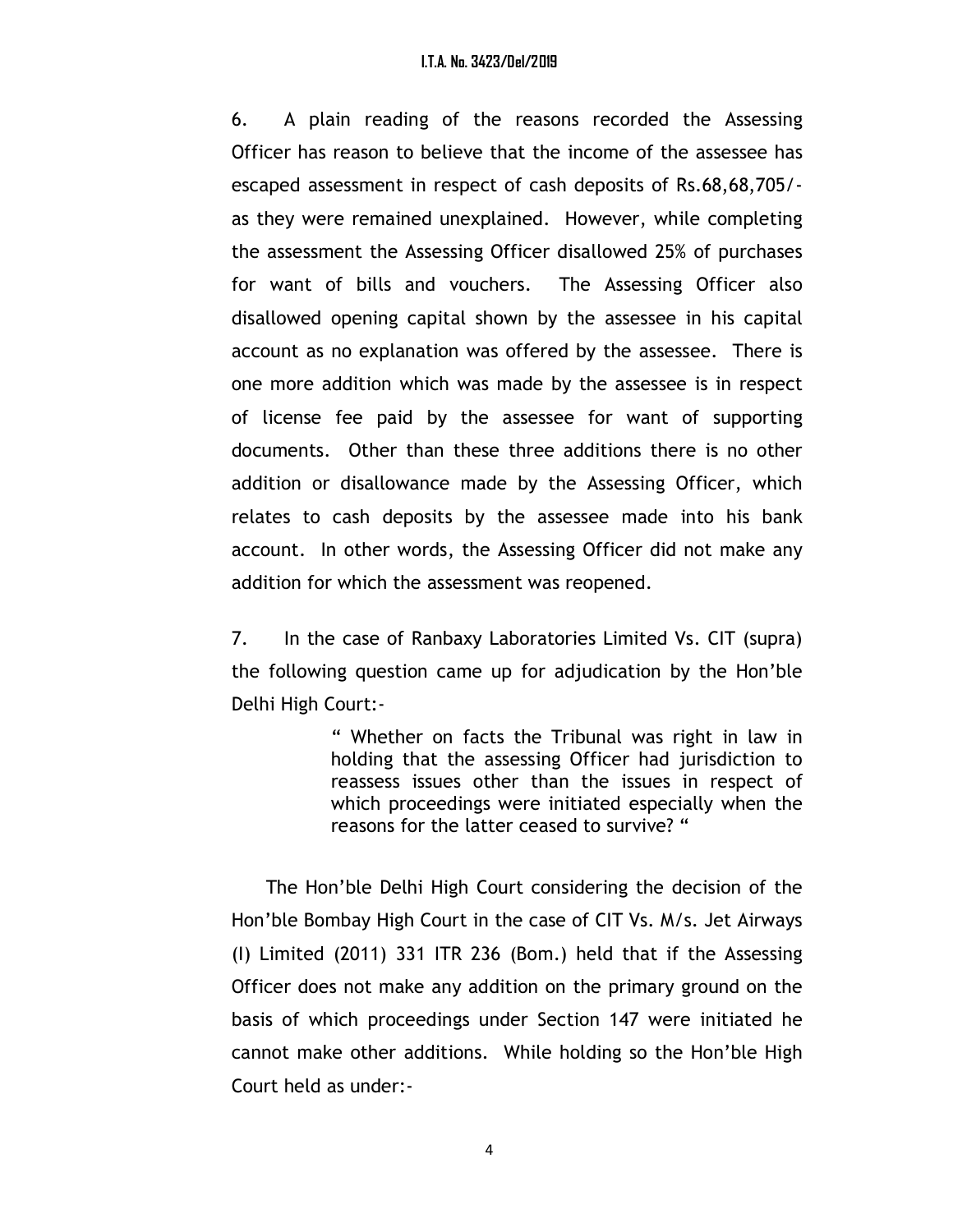"14. The Bombay High Court also discussed the case of Jaganmohan Rao (supra) and Sun Engineering (supra) of the Apex Court. In the case of Sun Engineering (supra) the issue before the Supreme Court was whether in the course of reassessment on an escaped item of income could an assessee seek a review in respect of an item which stood concluded in the original order of assessment. The Supreme Court dealt with the provisions of Section 147, as they stood prior to the amendment on  $1<sup>st</sup>$  April, 1989. In this context, the Supreme Court held that the expression "escaped assessment" includes both "non-assessment" as well as "under-assessment". The expression "assess" was defined as referring to a situation where the assessment is made for the first time under Section 147, whereas "reassess" as referring to a situation where the assessment has already been made, but the Assessing Officer has reason to believe that there is under assessment on account of the existence of any of the grounds stipulated in Section 147. The Supreme Court referred to the judgment in the case of Jaganmohan Rao (supra) wherein it was held that the object of Section 147 enures to the benefit of the Revenue and it is not open to the assessee to convert the reassessment proceedings as an appeal or revision and thereby seek relief in respect of items which were rejected earlier or in respect of items not claimed during the course of the original assessment proceedings.

15. In Dr.Devendra Gupta's case *{supra}*, learned Tribunal has relied upon the judgment of the Punjab & Haryana High Court, in Atlas Cycle Industries case (supra), and concluded that the basic condition is, that the AO has reason to believe, that any income chargeable to tax has escaped assessment, for any assessment year, and it was found, that the section puts no bar on the powers of the AO, to put to tax, any other income, chargeable to tax, which has escaped assessment, and which subsequently comes to his notice, in the course of the proceedings, but then, the prefixing words "and also", which succeeded "any income chargeable to tax has escaped assessment for any assessment year, he may, subject to the provisions of ss. 148 to 153, assess or reassess such income". This expression was found to be making clear, that existence of the income, for which the AO formed belief, to have escaped assessment, is a precondition, for including any other income chargeable to tax, escaping assessment, and coming to the notice of the AO subsequently, in the course of the proceedings. Thus, unless and until such income, as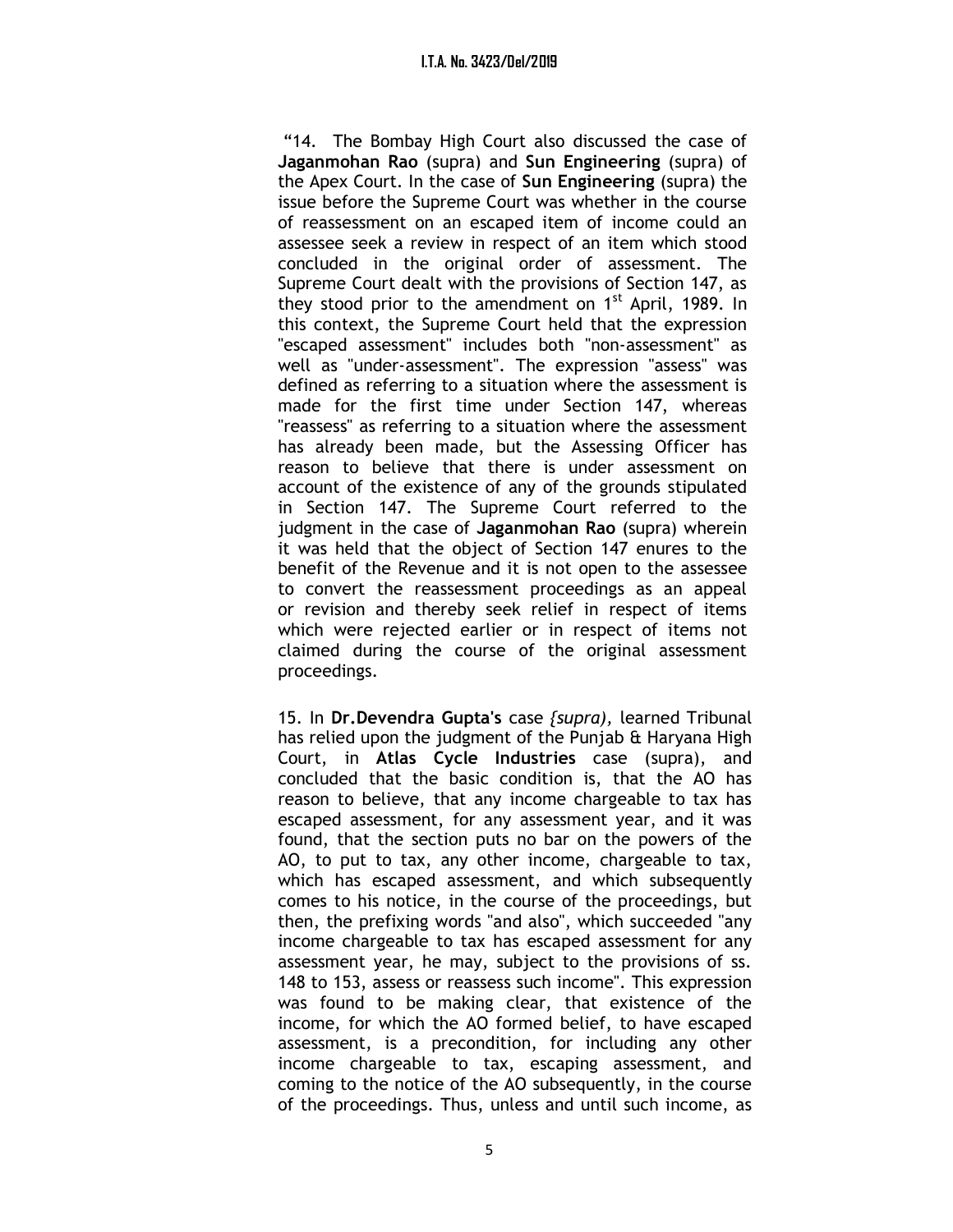#### I.T.A. No. 3423/Del/2019

giving rise to form belief, for escaping assessment, continues to exist, and constitutes a subject-matter of assessment, under s.147 "no other income" coming to the notice of the AO, during the course of the proceedings, can be roped in.

16. In the case In the case of C.J. International Hotels Ltd. (supra) before the Tribunal, the facts were almost similar as in the present case. The Tribunal relied upon the case of Commissioner of Income Tax v. Shri Ram Singh {supra) while holding that the Assessing Officer was justified in initiating the proceedings under Section 147/148 , but then, once he came to the conclusion, that the income, with respect to which he had entertained, his jurisdiction came to a stop at that, and did not continue to possess jurisdiction, to put to tax, any other income which subsequently came to his notice, in the course of the proceedings, which were found by him, to have escaped assessment.

17. Now, coming back to the interpretation which was given by the Bombay High Court to Sections 147 and 148 in view of the precedent on the subject. The Court held as under:-

"11. ... Interpreting the provision as it stands and without adding or deducting from the words used by Parliament, it is clear that upon the formation of a reason to believe under Section 147 and following the issuance of a notice under Section 148, the Assessing Officer has the power to assess or reassess the income which he has reason to believe had escaped assessment and also any other income chargeable to tax. The words "and also" cannot be ignored. The interpretation which the Court places on the provision should not result in diluting the effect of these words or rendering any part of the language used by Parliament otiose. Parliament having used the words "assess or reassess such income and also any other income chargeable to tax which has escaped assessment", the words "and also" cannot be read as being in the alternative. On the contrary, the correct interpretation would be to regard those words as being conjunctive and cumulative. It is of some significance that Parliament has not used the word "or". The Legislature did not rest content by merely using the word "and". The words "and" as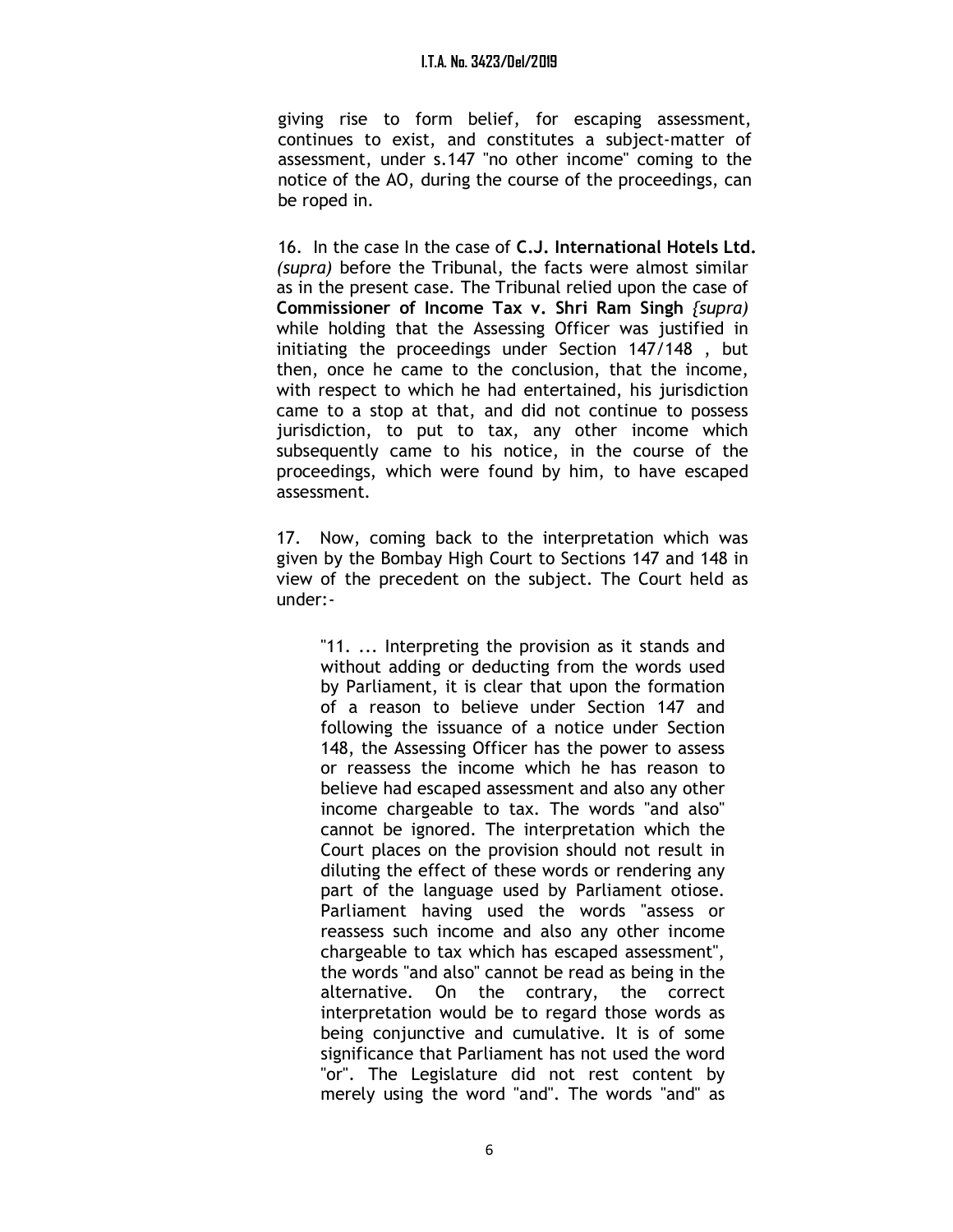#### I.T.A. No. 3423/Del/2019

well as "also" have been used together and in conjunction."

Evidently, therefore, what Parliament intends by use of the words "and also" is that the Assessing Officer, upon the formation of a reason to believe Under Section 147 and the issuance of a notice under Section 148(2) must assess or reassess: (i). 'such income'; and also (ii) any other income chargeable to tax which has escaped assessment and which comes to his notice subsequently in the course of the proceedings under the section. The words 'such income' refer to the income chargeable to tax which has escaped assessment and in respect of which the Assessing Officer has formed a reason to believe that it has escaped assessment. Hence, the language which has been used by Parliament is indicative of the position that the assessment or reassessment must be in respect of the income in respect of which he has formed a reason to believe that it has escaped assessment and also in respect of any other income which comes to his notice subsequently during the course of the proceedings as having escaped assessment. If the income, the escapement of which was the basis of the formation of the reason to believe is not assessed or reassessed, it would not be open to the Assessing Officer to independently assess only that income which comes to his notice subsequently in the course of the proceedings under the section as having escaped assessment. If upon the issuance of a notice under Section 148(2), the Assessing Officer accepts the objections of the assessee and does not assess or reassess the income which was the basis of the notice, it would not be open to him to assess income under some other issue independently. Parliament when it enacted the provisions of Section 147 with effect from 1<sup>st</sup> April 1989 clearly stipulated that the Assessing Officer has to assessee or reassess the income which he had reason to believe had escaped assessment and also any other income chargeable to tax which came to his notice during the proceedings. In the absence of the assessment or reassessment the former, he cannot independently assess the latter."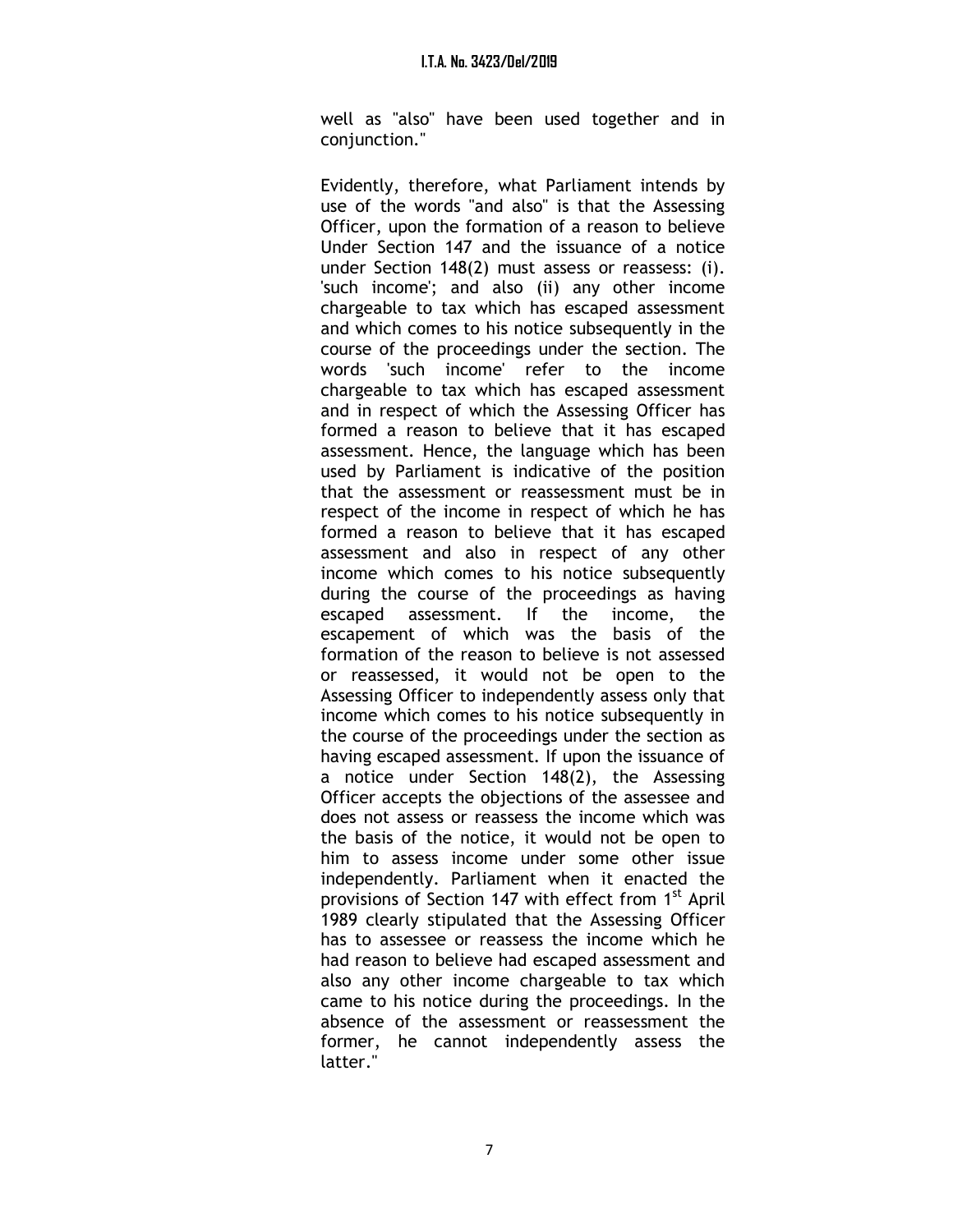Section 147 has this effect that the Assessing Officer has to assessee or reassess the income ("such income") which escaped assessment and which was the basis of the formation of belief and if he does so, he can also assess or reassess any other income which has escaped assessment and which comes to his notice during the course of the proceedings However, if after issuing a notice under Section 148, he accepted the contention of the assessee and holds that the income which he has initially formed a reason to believe had escaped assessment, has as a matter of fact not escaped assessment, it is not open to him independently to assess some other income. If he intends to do so, a fresh notice under Section 148 would be necessary, the legality of which would be tested in the event of a challenge by the assessee.

18. We are in complete agreement with the reasoning of the Division Bench of Bombay High Court in the case of Jaganmohan Rao (supra). We may also note that the heading of Section 147 is "income escaping assessment" and that of Section 148 "issue of notice where income escaped assessment". Sections 148 is supplementary and complimentary to Section 147. Sub-section (2) of Section 148 mandates reasons for issuance of notice by the Assessing Officer and sub-section (1) thereof mandates service of notice to the assessee before the Assessing Officer proceeds to assess, reassess or recompute escaped income. Section 147 mandates recording of reasons to believe by the Assessing Officer that the income chargeable to tax has escaped assessment. All these conditions are required to be fulfilled to assess or reassess the escaped income chargeable to tax. As per explanation (3) if during the course of these proceedings the Assessing Officer comes to conclusion that some items have escaped assessment, then notwithstanding that those items were not included in the reasons to believe as recorded for initiation of the proceedings and the notice, he would be competent to make assessment of those items. However, the legislature could not be presumed to have intended to give blanket powers to the Assessing Officer that on assuming jurisdiction under Section 147 regarding assessment or reassessment of escaped income, he would keep on making roving inquiry and thereby including different items of income not connected or related with the reasons to believe, on the basis of which he assumed jurisdiction. For every new issue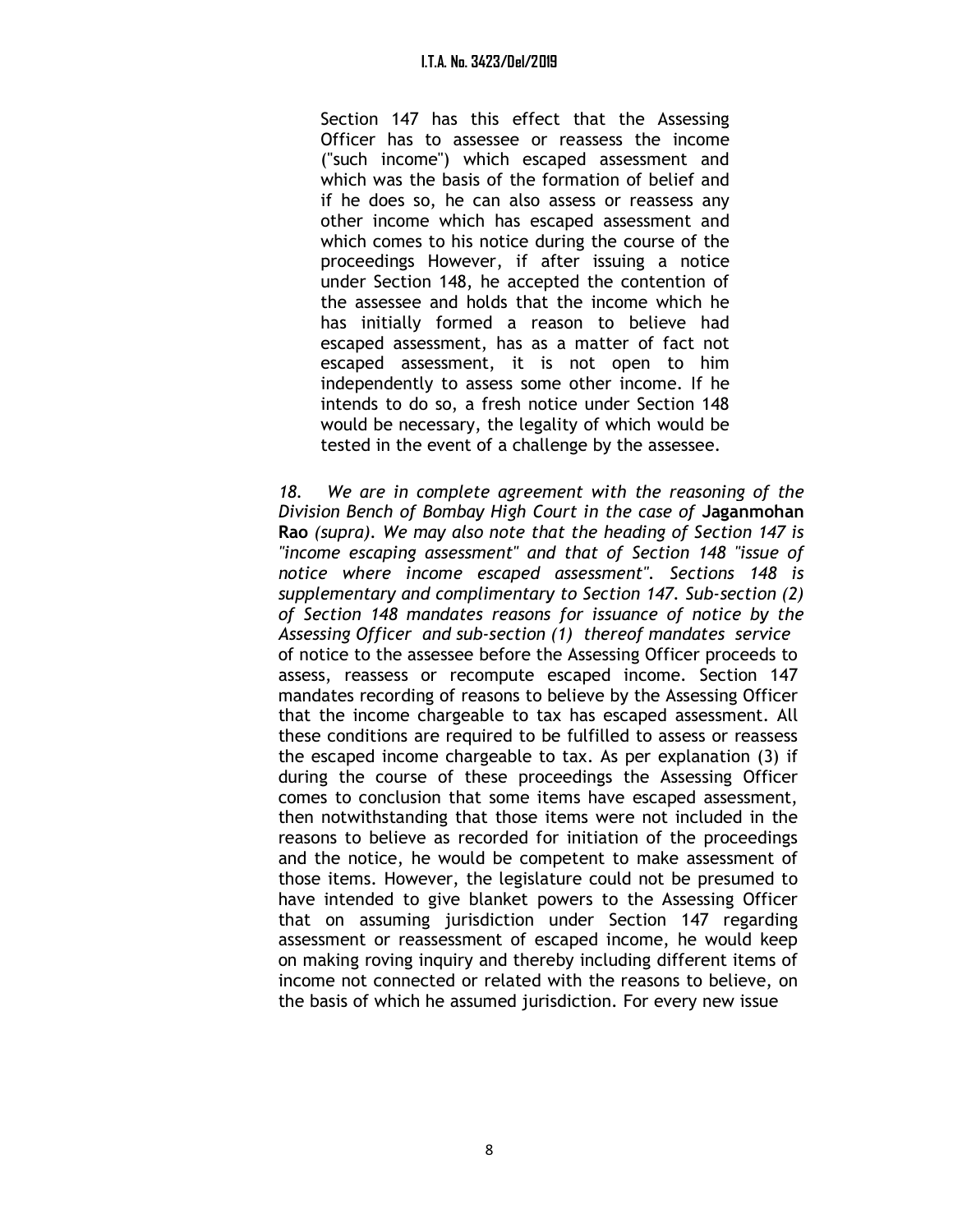coming before Assessing Officer during the course of proceedings of assessment or reassessment of escaped income, and which he intends to take into account, he would be required to issue a fresh notice under Section 148.

19. In the present case, as is noted above, the Assessing Officer was satisfied with the justifications given by the assessee regarding the items viz., club fees, gifts and presents and provision for leave encashment, but, however, during the assessment proceedings, he found the deduction under Section 80 HH and 80-1 as claimed by the assessee to be not admissible. He consequently while not making additions on those items of club fees, gifts and presents, etc., proceeded to make deductions under Section 80HH and 80-1 and accordingly reduced the claim on these accounts.

20. The very basis of initiation of proceedings for which reasons to believe were recorded were income escaping assessment in respect of items of club fees, gifts and presents, etc., but the same having not been done, the Assessing Officer proceeded to reduce the claim of deduction under Section 80 HH and 80-1 which as per our discussion was not permissible. Had the Assessing Officer proceeded not to make dis-allowance in respect of the items of club fees, gifts and presents, etc., then in view of our discussion as above, he would have been justified as per explanation 3 to reduce the claim of deduction under Section 80 HH and 8-1 as well.

21. In view of our above discussions, the Tribunal was right in holding that the Assessing Officer had the jurisdiction to reassess issues other than the issues in respect of which proceedings are initiated but he was not so justified when the reasons for the initiation of those proceedings ceased to survive. Consequently, we answer the first part of question in affirmative in favour of Revenue and the second part of the question against the Revenue. "

8. The ratio of the decision of the Hon'ble Delhi High Court squarely applies to the facts of the case since the Assessing Officer did not make any addition for which the reopening was made. The Assessing Officer made various other additions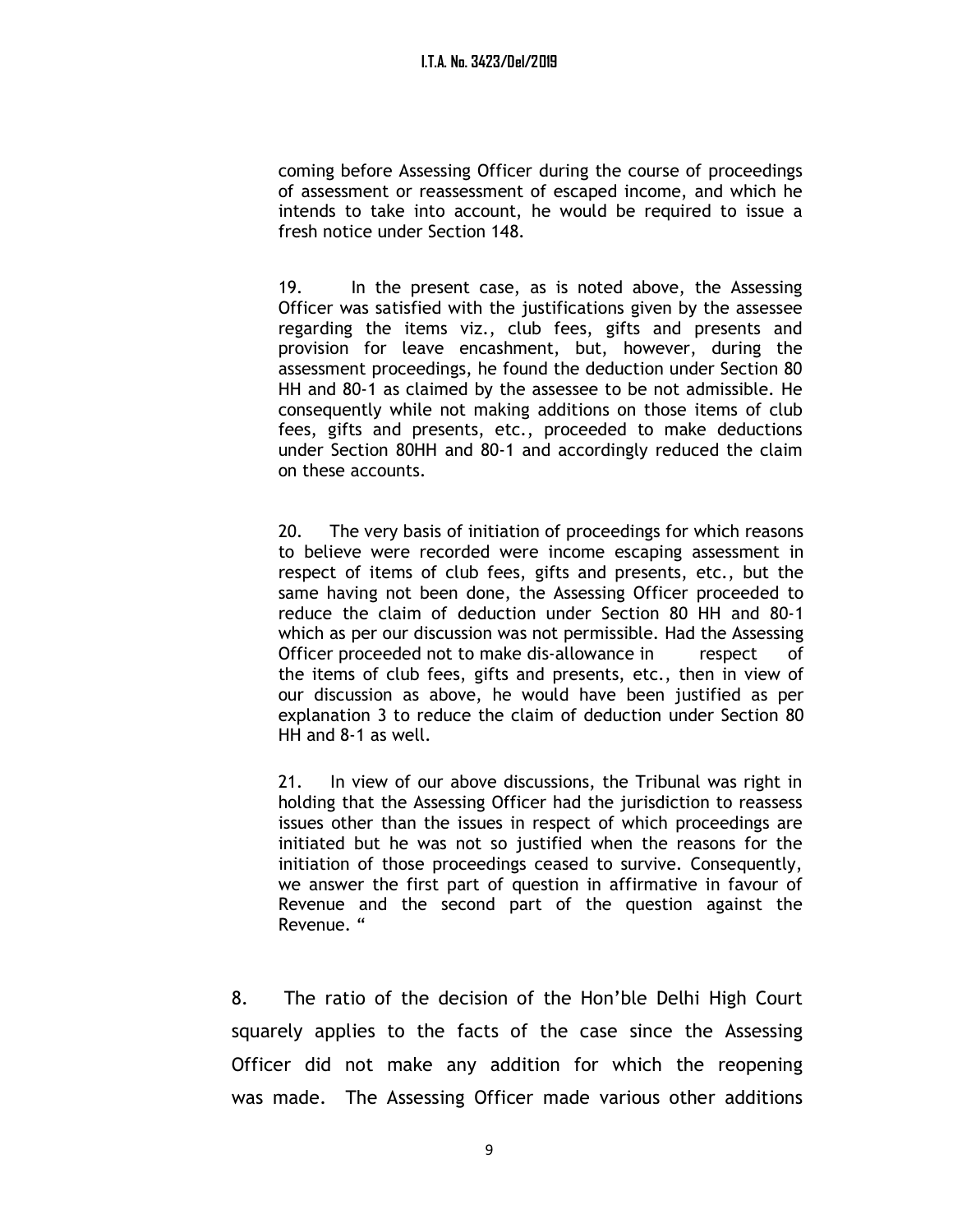other than the addition for which the assessment was reopened. In view of the above, respectfully following the above decision of the jurisdictional High Court, I hold that the reassessment order passed by the Assessing Officer under Section 143(3) read with Section 147 of the Act is bad in law and the same is quashed on this ground. Ground No. 4 of grounds of appeal is allowed.

9. Since the reassessment order has been quashed on the preliminary ground, the other grounds raised by the assessee on merits are not gone into as they become only academic at this stage.

10. In the result, the appeal of the assessee is allowed as indicated above.

Order pronounced in the open court on : 20/06/2022.

 $Sd$ - ( C. N. PRASAD ) JUDICIAL MEMBER

Dated : 20/06/2022.

\*MEHTA\*

Copy forwarded to :

- 1. Appellant;
- 2. Respondent;
- 3. CIT
- 4. CIT (Appeals)